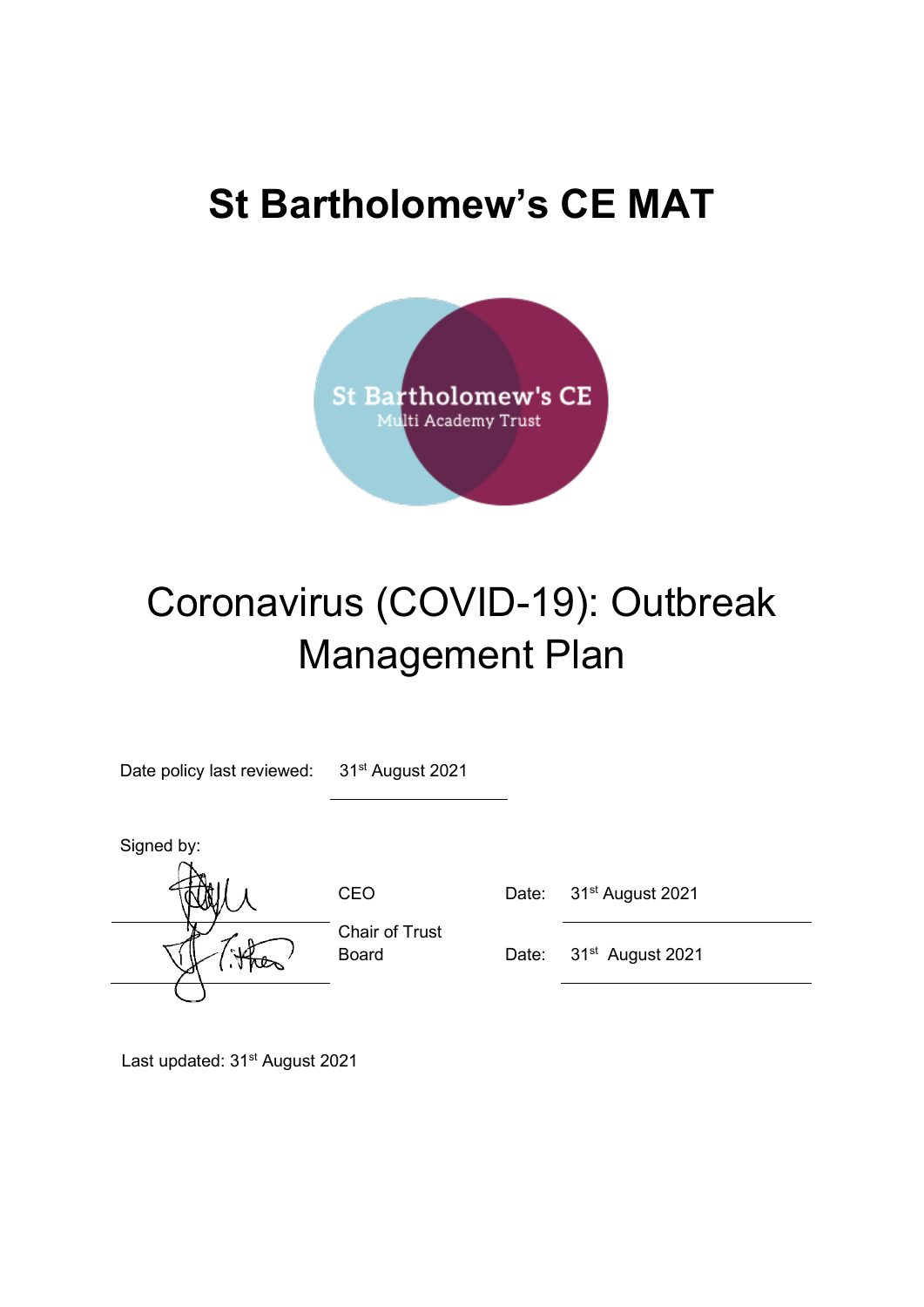## **Contents**

| 3.  |  |
|-----|--|
|     |  |
|     |  |
|     |  |
|     |  |
|     |  |
| 9.  |  |
|     |  |
|     |  |
| 12. |  |
|     |  |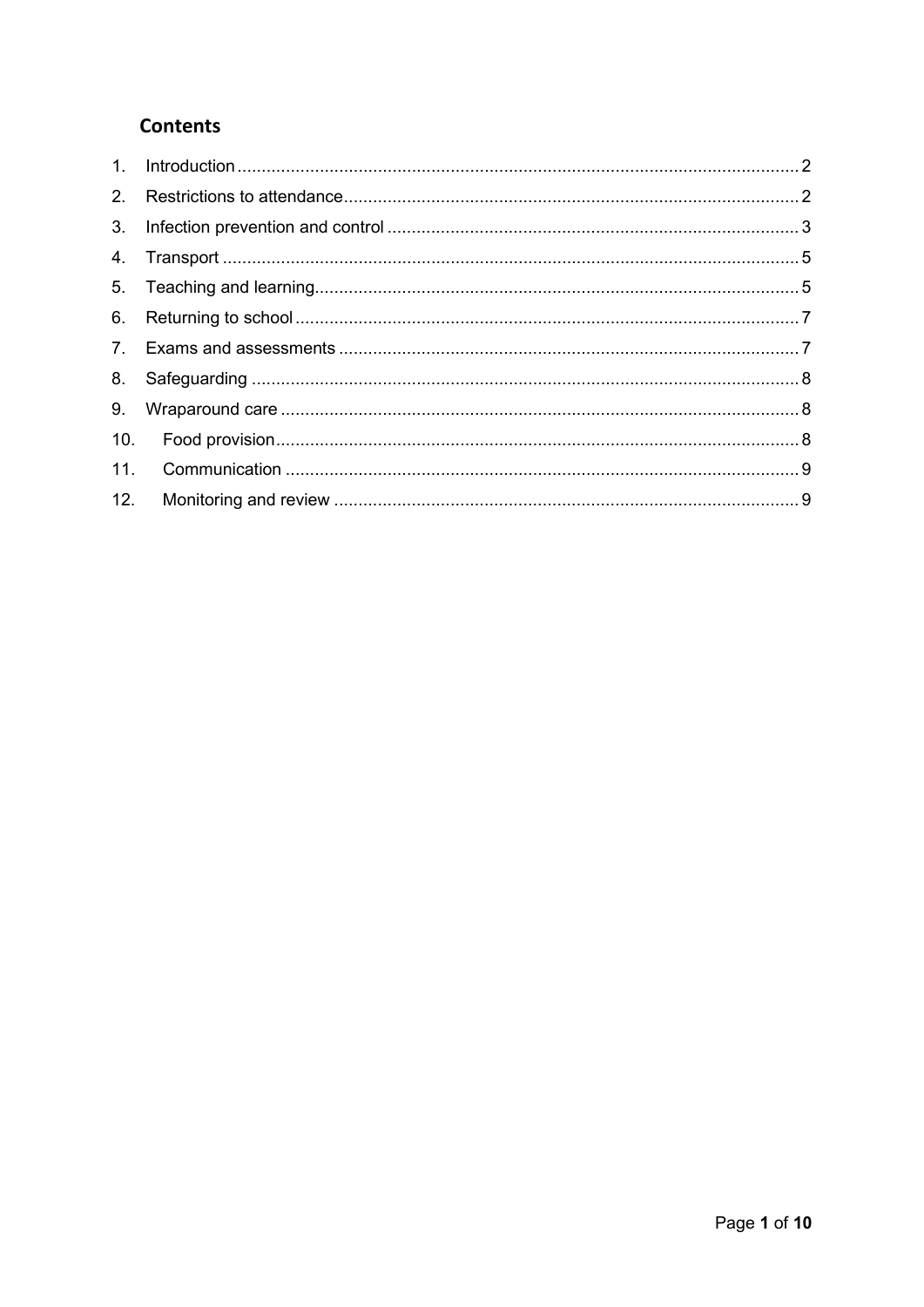## <span id="page-2-0"></span>**1. Introduction**

- 1.1. This Outbreak Management Plan is applicable to all schools within the St Bartholomew's CE Multi Academy Trust.
- 1.2. If any of our schools or local areas sees an extremely high prevalence of coronavirus (COVID-19) infection rates and existing measures in our community have failed to reduce this, the appropriate authorities will decide which additional measures to implement to help contain the spread. These measures may involve implementing several restrictions, which could include the partial closure of schools and childcare settings in our area. Measures may also be necessary to help minimise the impact from new coronavirus variants.
- 1.3. This Outbreak Management Plan outlines how the school will operate if further restrictions are implemented. The school will work closely with the local health protection team (HPT) and implement provisions as advised by the team.
- 1.4. This is a live document that will be reviewed by the Headteacher / Head of School, in conjunction with other key stakeholders, as and when the situation develops.

## <span id="page-2-1"></span>**2. Restrictions to attendance**

- 2.1. The government has advised that all schools should continue to operate as normal and that all pupils should attend school unless required to self-isolate.
- 2.2. The Outbreak Management Plan is designed to act as a containment measure where:
	- There is extremely high prevalence of coronavirus.
	- Other measures have already been implemented.
	- There is a need to minimise the impact from a new coronavirus variant.
- 2.3. Restrictive attendance measures, of the kind set out in this Outbreak Management Plan, must not be implemented by schools without the explicit agreement of the DfE.
- 2.4. Restricting attendance in any form will only be used as a last resort, initiated following a ministerial decision. Where restrictions to attendance are implemented following government advice, they will be kept to a minimum, allowing for the maximum number of pupils to attend education; however, in all circumstances, priority will be given to vulnerable pupils and the children of critical workers to attend full time.
- 2.5. As part of their outbreak management responsibilities, LAs, Directors of Public Health, and HPTs may advise individual settings or a cluster of closely linked settings to limit attendance in one of the ways described in this section.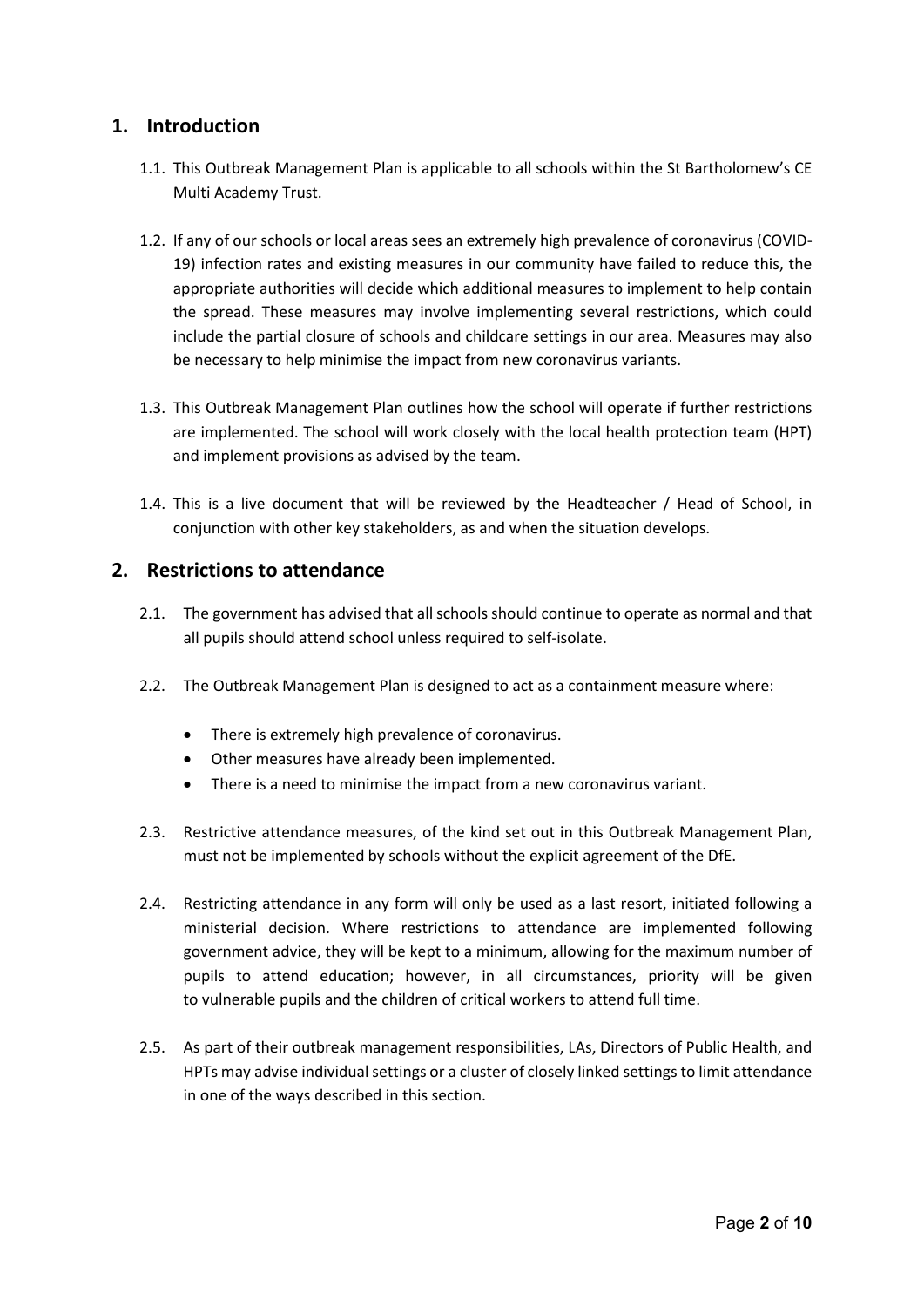- 2.6. Where LAs judge that wider containment action is needed and wish to limit attendance within an area, they will work with their Regional Partnership Team to escalate a proposal to the central Local Action Committee command structure.
- 2.7. Unless advised otherwise, the school will allow all pupils to attend. If the Outbreak Management Plan is implemented, the school will only allow the following pupils to attend on-site provision:
	- Vulnerable pupils.
	- Children of critical workers.
	- Other pupils, where advised by the DfE.
- 2.8. High-quality remote education will be provided for all pupils not in attendance, in line with the Pupil Remote Learning Policy.
- 2.9. The school will lift restrictions as soon as it is advised by the government that it is appropriate to do so.

## <span id="page-3-0"></span>**3. Infection prevention and control**

- 3.1. The school's COVID-19 Risk Assessment will continue to be adhered to this risk assessment meets the requirements set out in the DfE's system of controls.
- 3.2. Any member of the school community who displays symptoms of coronavirus will be required to self-isolate and encouraged to get a confirmatory polymerase chain reaction (PCR) test. Tests can be booked online or ordered by telephone via NHS 119. Critical workers, including school staff, have priority access to testing.
- 3.3. If a variant of coronavirus classed as a variant of concern (VoC) is identified within the school's geographical area, the school will partake in targeted testing by the Department of Health and Social Care (DHSC) to help suppress and control any possible new cases. The school will also adhere to advice from Directors of Public Health in relation to the temporary reintroduction of face coverings.
- 3.4. If a pupil develops symptoms of coronavirus while on site, they will be taken to a designated isolation area while they wait to be collected. If required, the pupil will be supervised while they await collection. If the supervising member of staff is unable to socially distance, e.g. due to the pupil's age or needs, they will wear PPE.
- 3.5. After the pupil has left the premises, any areas they were in will be cleaned. The pupil's parents will be encouraged to get their child tested with a confirmatory PCR test as soon as possible. The pupil will be required to self-isolate for at least 10 days – remote education will be arranged for them immediately.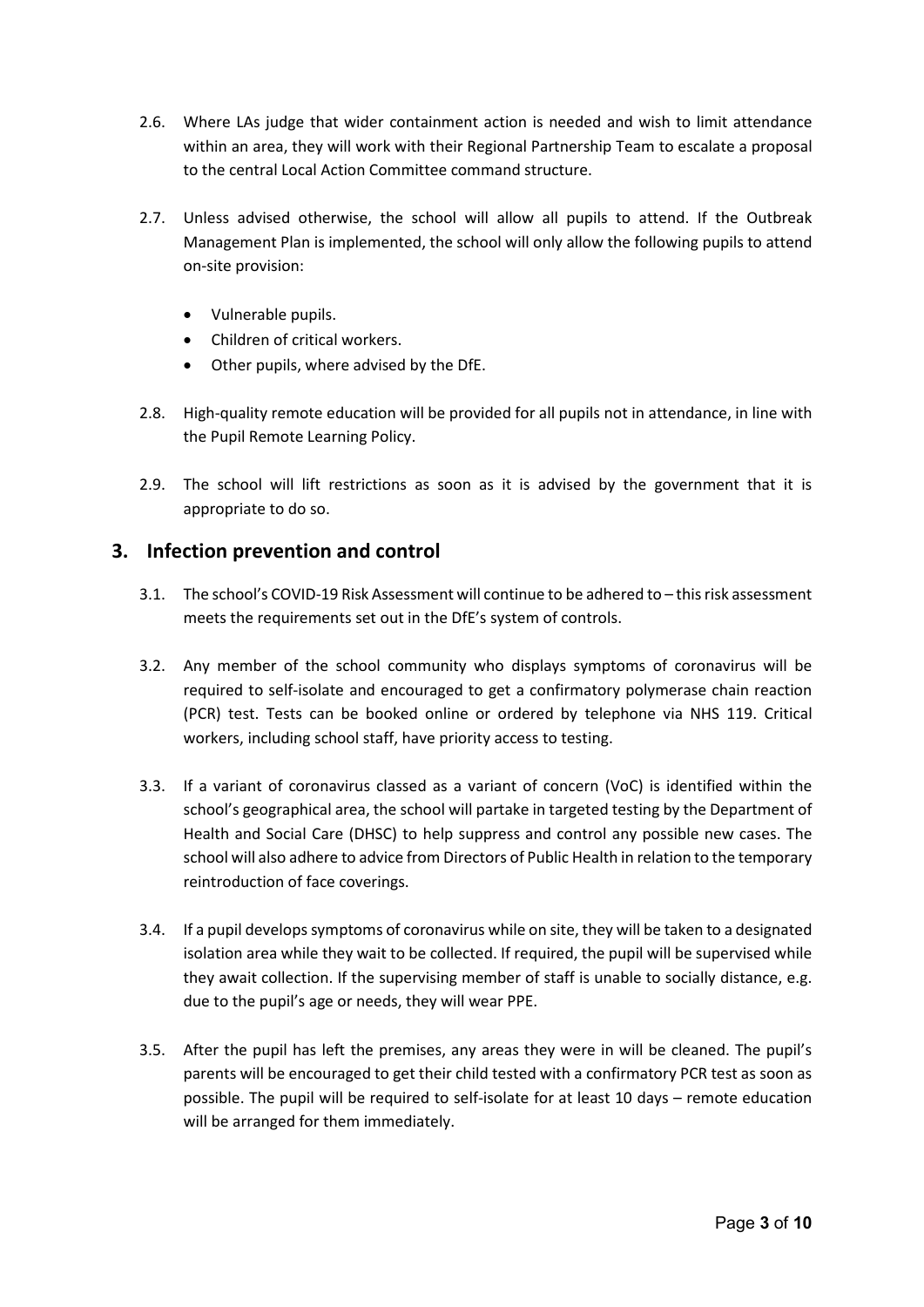- 3.6. If a staff member develops symptoms while on site, they will be directed to go home immediately to self-isolate and to get a PCR test. Cover arrangements will be put in place.
- 3.7. Any staff members or pupils who have been in close contact with a symptomatic individual at school will not need to self-isolate unless they develop symptoms themselves. Fully vaccinated adults, and pupils under the age of 18, who have been identified as close contacts of a positive case via the NHS Test and Trace service, will not need to self-isolate unless advised by a healthcare professional. Individuals also do not need to self-isolate if:
	- They live in the same household as someone who has tested positive for coronavirus, unless they develop symptoms themselves.
	- They have taken part in or are currently part of an approved COVID-19 vaccine trial.
	- They are not able to get vaccinated for medical reasons.
- 3.8. Adults who receive their second dose of the vaccine close to 16 August will need to continue to follow the same rules as unvaccinated adults until two weeks after their second dose. Unvaccinated adults and adults who have only had one dose of the vaccine will need to continue to follow the rules on self-isolation if they have been identified as a close contact of a positive case.
- 3.9. If an individual tests positive, the school will contact the DfE Helpline on 0800 046 8687 and select Option 1, or in line with other local arrangements, where a team of NHS advisers will decide what action is needed based on the latest public health advice. The school will follow the expert advice, which could include working with the local HPT if the situation is escalated by the advisers.
- 3.10. It is important to think about taking extra actions if the number of positive coronavirus cases in the school substantially increases, as this could indicate that coronavirus transmission is happening in school.
- 3.11. The following thresholds will be used as an indication of when to seek public health advice, whichever is reached first:
	- Five children, pupils, students or staff who are likely to have mixed closely, test positive for coronavirus within a 10-day period.
	- 10 percent of children, pupils, students or staff who are likely to have mixed closely test positive for coronavirus within a 10-day period.
- 3.12. When a threshold is reached, the school will review and reinforce the testing, hygiene and ventilation measures already in place. The school will also consider:
	- Whether any activities can take place outdoors, e.g. exercise, assemblies, or classes.
	- Ways to improve ventilation indoors that will not significantly impact thermal comfort.
	- One-off enhanced cleaning, focussing on touch points and any shared equipment.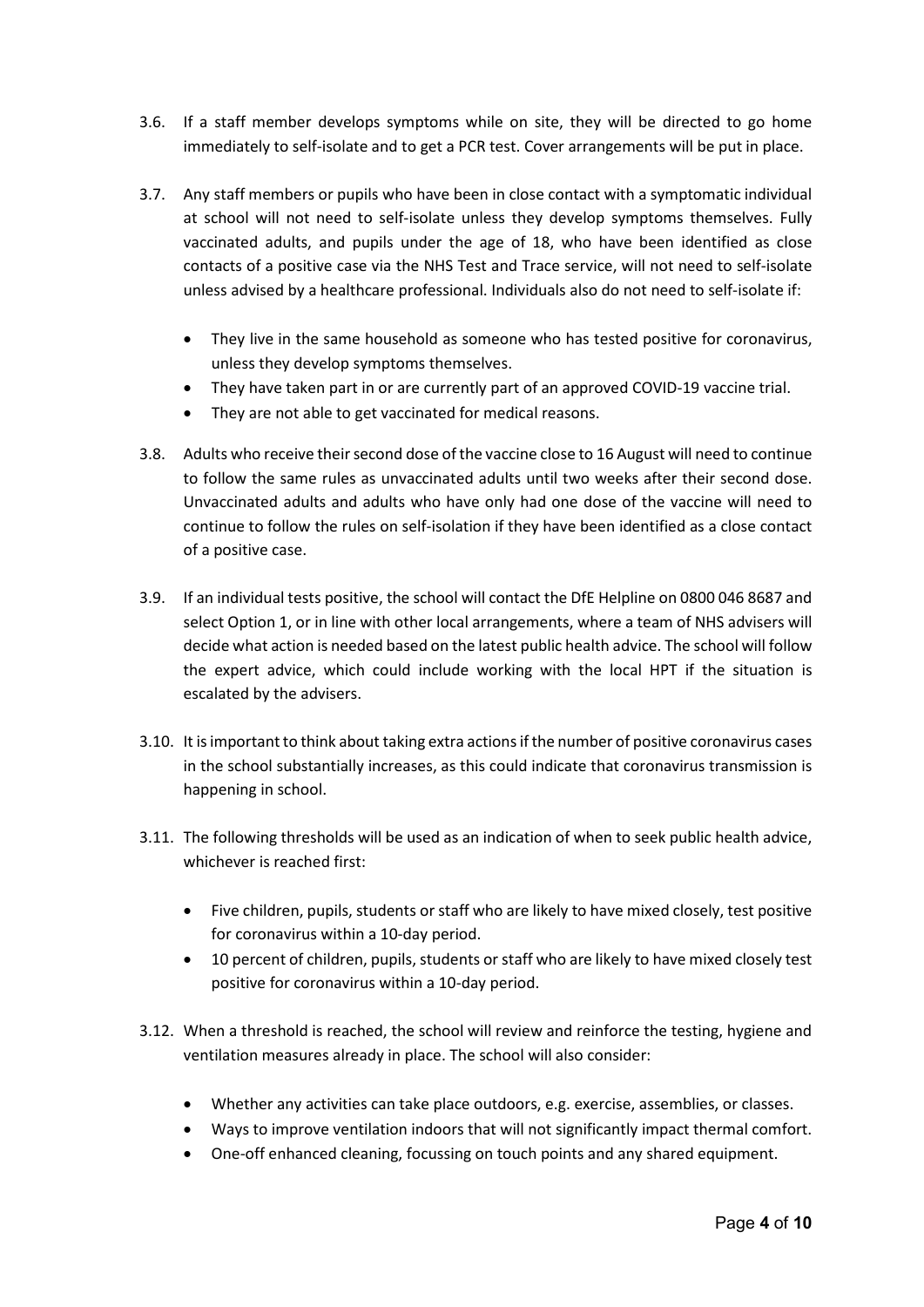- 3.13. A director of public health may provide the school with advice that reflects the local situation. In areas where rates of positive cases are high, this could mean that the thresholds for extra actions are higher than the threshold set out above.
- 3.14. The school will seek additional public health advice if there is concern regarding transmission in the school, either by phoning the DfE helpline on 0800 046 8687 or in line with other local arrangements. The school will also refer to the government's [Outbreak](https://www.gov.uk/government/publications/coronavirus-covid-19-local-restrictions-in-education-and-childcare-settings)  [Management Plan](https://www.gov.uk/government/publications/coronavirus-covid-19-local-restrictions-in-education-and-childcare-settings) for further information.
- 3.15. The individual's close contacts at school where they do not fulfil the criteria outlined in this section of the Outbreak Management Plan – will be contacted by the NHS Test and Trace, and advised to take a PCR test. If more individuals test positive, the school will follow advice from the local HPT, which may include requiring more people to self-isolate. Staff who do not need to isolate and young people under the age of 18 years and six months who have been identified as a close contact should continue to attend school as normal.
- 3.16. As the result of an outbreak during step 4 of the coronavirus recovery roadmap, a temporary requirement could be implemented for staff to resume wearing face coverings in areas other than crowded spaces where they are likely to come into contact with others they would not normally meet. This may include face coverings being reintroduced in communal areas and classrooms for members of staff. The school may also be required to reintroduce the use of bubbles in order to resume social distancing and limit the transmission of coronavirus. The school will adhere to any conditions set out by the local HPT.

#### <span id="page-5-0"></span>**4. Transport**

- 4.1. Pupils and staff attending school will be encouraged to walk or cycle wherever possible and to avoid public transport. The government has removed the legal requirement to wear face coverings but expects and recommends that they are worn in enclosed and crowded spaces where you may come into contact with people you don't normally meet – this includes public and dedicated transport to schools. If pupils and staff need to use public or dedicated transport, they may be asked to wear a face covering while travelling, unless exempt in line with government guidance, e.g. due to a disability.
- 4.2. Transport services to and from the school (where applicable) will continue to operate as normal during times of local restriction where pupils are still attending. In the event that such services are not able to operate as normal, the Headteacher / Head of School will consider alternative options and communicate these to all parents and pupils in advance.

#### <span id="page-5-1"></span>**5. Teaching and learning**

5.1. If restrictions to on-site education are required, the school will offer immediate access to high-quality remote education for all pupils who are required to remain at home.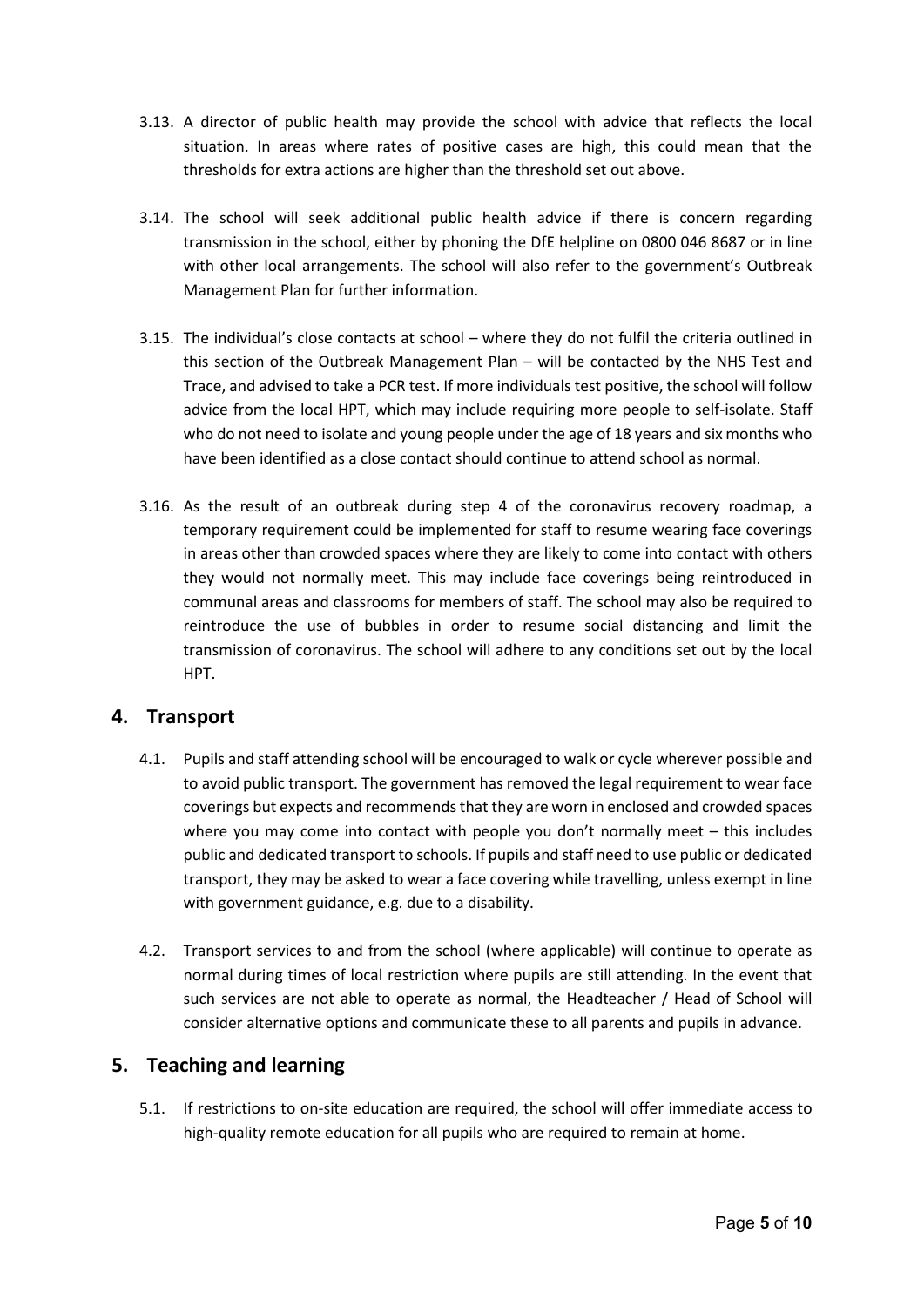- 5.2. Where advised during a local outbreak, further restrictions may be enforced with regards to certain musical and drama activities, e.g. singing, for pupils attending on-site provision, to help reduce the risk of transmitting coronavirus via aerosols. Restrictions may also be reintroduced to contact and indoor sports. The school will follow the advice provided by the local HPT.
- 5.3. The school will use a range of remote teaching methods to cater for all different learning styles. This information will be published in the Remote Learning Plan and the school's website. This plan will where the tools and information used for remote learning will be accessible from.
- 5.4. Teachers will ensure lessons are suitable to the class group's age and ability, inclusive for all pupils, and will be adapted, where necessary, to account for the needs of disadvantaged pupils and pupils with SEND.
- 5.5. When teaching pupils who are working remotely, teachers will:
	- Set assignments so that pupils have meaningful and ambitious work each day.
	- Deliver a planned, coherent and well-sequenced curriculum which allows skills to be built incrementally.
	- Provide frequent, clear explanations of new content through high-quality curriculum resources, including through educational videos.
	- Assess progress by using questions and other suitable tasks and use assessment to ensure teaching is responsive to pupils' needs and addresses any critical gaps in pupils' knowledge.
	- Adjust the pace or difficulty of what is being taught in response to questions or assessments, including, where necessary, revising material or simplifying explanations to ensure pupils' understanding.
	- Provide opportunities for interactivity, e.g. questioning and reflective discussion.
	- Provide scaffolded practice and opportunities to apply new knowledge.
	- Enable pupils to receive timely and frequent feedback on how to progress, using digitally-facilitated or whole-class feedback where appropriate.
	- Plan a programme that is of equivalent length to the core teaching pupils would receive in school, ideally including daily contact with teachers.
- 5.6. In exceptional circumstances, the school may reduce its curriculum offering to enable pupils to cope with the workload – the Headteacher/ Head of School will assess this need, keeping pupils' best interests in mind, and will not take the decision lightly.
- 5.7. Teachers will continue to make use of formative assessments throughout the academic year, e.g. quizzes.
- 5.8. The school will utilise the support available through the DfE's 'Get help with technology [during coronavirus \(COVID-19\)'](https://www.gov.uk/guidance/get-help-with-technology-for-remote-education-during-coronavirus-covid-19) scheme. Under the scheme, the school can order laptops,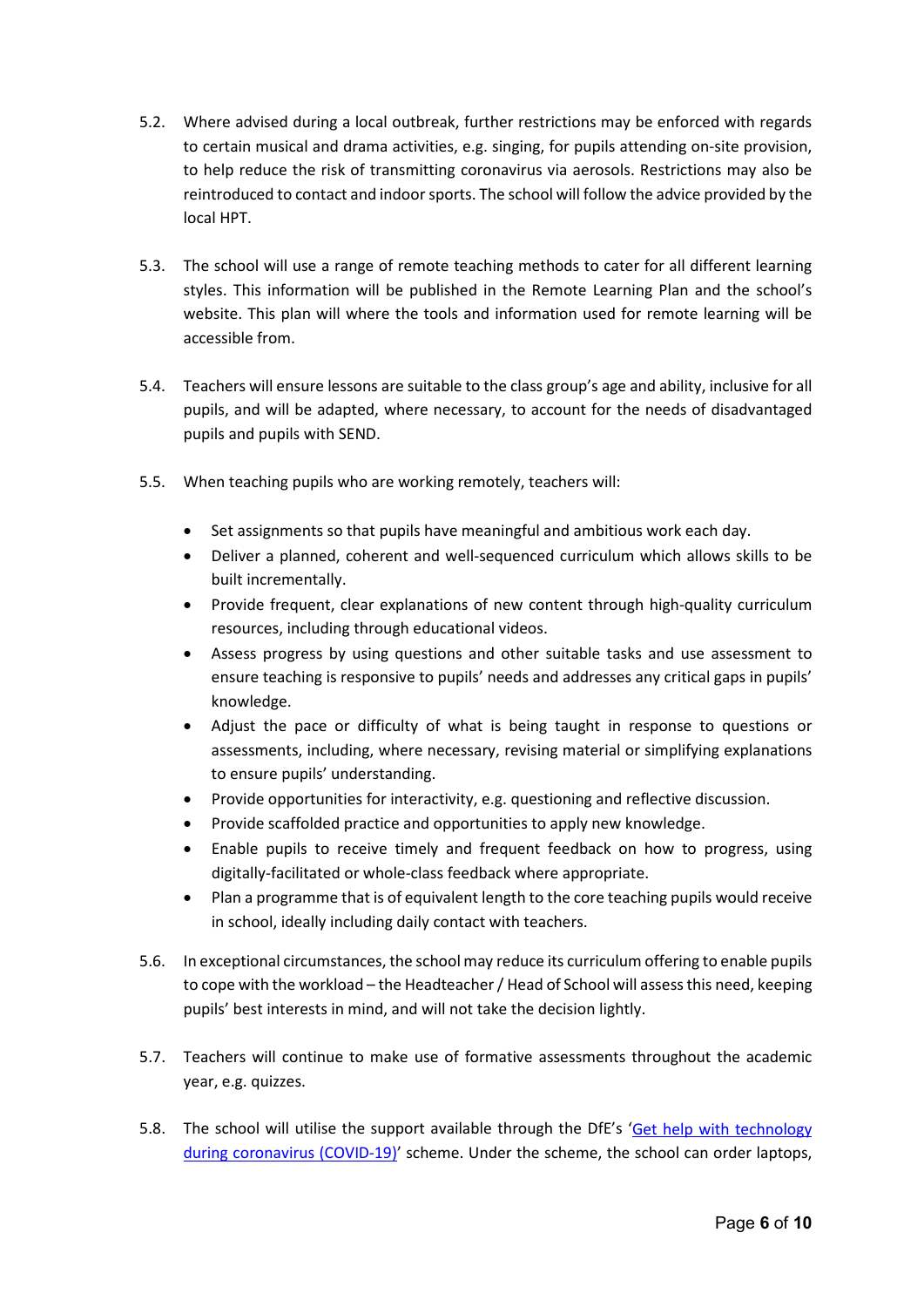tablets and 4G wireless routers to support the following groups of pupils if they do not have access to a digital device or the internet through other means:

- Pupils in Years 3 to 6.
- Clinically extremely vulnerable pupils across all year groups who are not attending school in line with government and/or clinical advice.
- Pupils in all year groups whilst attending school on a hospital site.
- Pupils in any year group who have been advised to shield because they, or somebody they live with, are clinically extremely vulnerable.
- 5.9. Before distributing devices, the school will ensure:
	- The devices are set up to access remote education.
	- Appropriate safeguarding controls and support are in place to help pupils and their families use the devices safely.
	- Arrangements follow the procedures outlined in the school's Device Loan Agreement.
- 5.10. Once devices are ready for collection, the school will either arrange for them to be collected by families from school or delivered to pupils' homes, ensuring infection control measures are adhered to as part of this process.

#### <span id="page-7-0"></span>**6. Returning to school**

- 6.1. The Headteacher / Head of School will work with the LA to ensure pupils only return to school when it is safe for them to do so. Prior to the return of more pupils and staff, all relevant risk assessments will be reviewed.
- 6.2. Where advised to do so by a Director of Public Health and/or the local HPT, the school may encourage staff to undertake LFD tests at home prior to their return to school and/or for a period of time following their return. The school will continue to recognise that testing is voluntary.
- 6.3. The Headteacher / Head of School will inform staff, pupils and parents, prior to the return to school, whether any further restrictions, such as the use of bubbles and face coverings, have been resumed.
- 6.4. After a period of self-isolation, or the relaxation of restrictions, the Headteacher / Head of School will inform parents when their child will return to school.
- 6.5. The Headteacher / Head of School will listen to all concerns that parents may have about their child returning to school and will advise them of the measures in place to ensure the safety of their child.

#### <span id="page-7-1"></span>**7. Exams and assessments**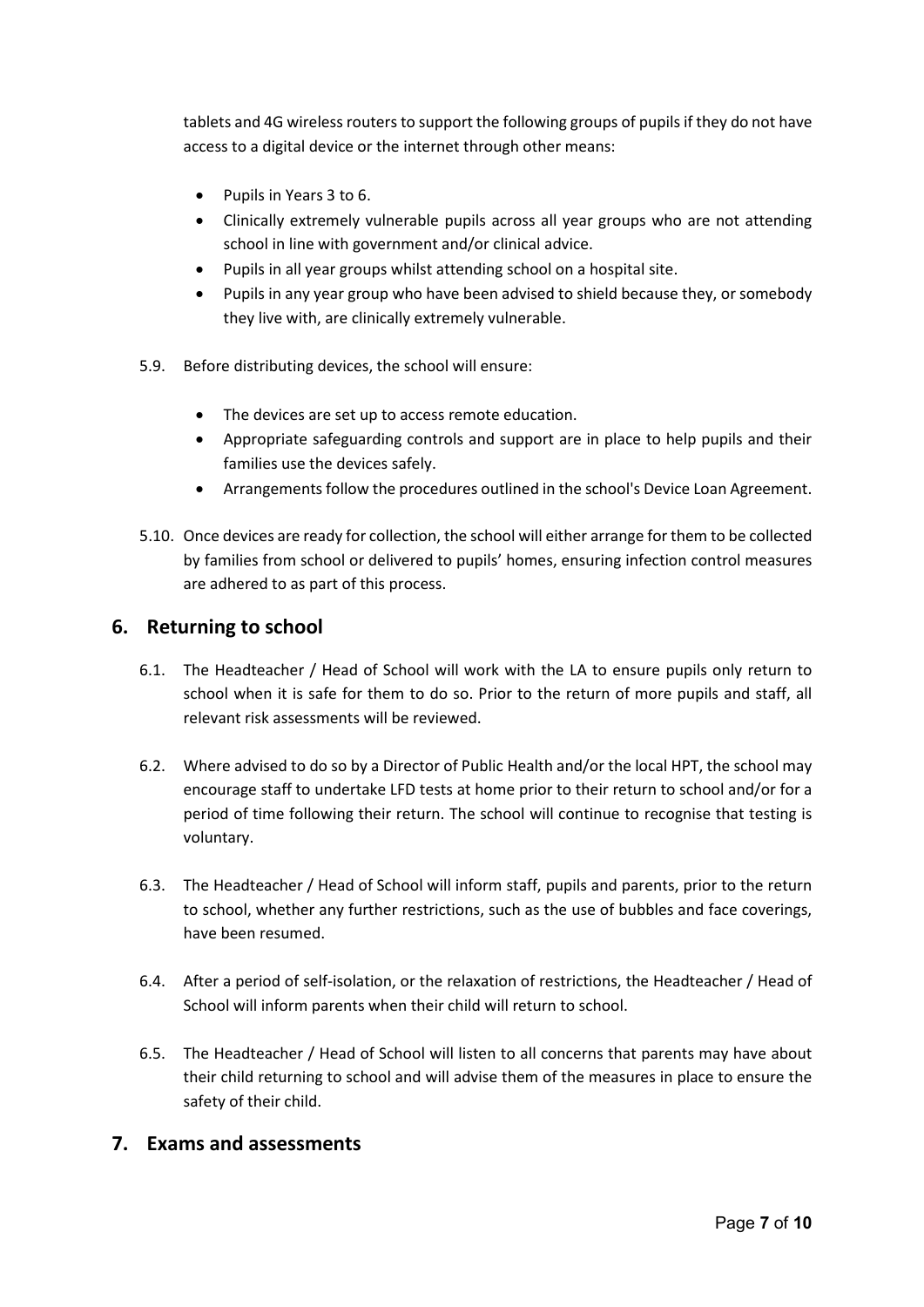- 7.1. The school will remain open for any exams and assessments planned in line with current government guidance.
- 7.2. Wherever necessary, the school will implement additional mitigations to ensure the safe delivery of exams and assessments, which may include:
	- Staff and visitors being required to wear face coverings in communal areas, where directed.
	- Two-metre spacing between all desks, where directed.
	- Additional controls for candidates who are classed as clinically extremely vulnerable. This may include measures such as seating them in a separate room to other candidates or, in exceptional circumstances, at the candidate's home.

## <span id="page-8-0"></span>**8. Safeguarding**

- 8.1. Ensuring safeguarding arrangements remain effective during periods of restricted attendance is a key priority. Our Child Protection and Safeguarding Policy has been updated to include provisions for keeping pupils safe during the coronavirus pandemic, both at home and in school – we will continue to follow these procedures for pupils who remain at home, where appropriate, until all pupils are able to return to school.
- 8.2. We will continue to ensure that:
	- The best interests of pupils always come first.
	- If anyone in the school has a safeguarding concern about a pupil, they act immediately.
	- A DSL or deputy DSL is always available.
	- Unsuitable individuals are not permitted to work with pupils or come into contact with pupils whilst on site.
	- Pupils who remain at home are protected when they are online.
- 8.3. A trained DSL or deputy will remain on-site where possible. Where this is not possible, e.g. they are required to self-isolate, the school will ensure that the DSL or deputy, or a DSL or deputy from another school within the Trust, are available to contact at all times. In addition, the Headteacher / Head of School will take responsibility for coordinating safeguarding on-site during this time.

#### <span id="page-8-1"></span>**9. Wraparound care**

9.1. The school's wraparound care (both indoor and outdoor provision) will be provided to all pupils; however, where restrictions are required, wraparound care will only be provided onsite to pupils who are eligible to attend school full time.

#### <span id="page-8-2"></span>**10. Food provision**

10.1. We will provide meal options for all pupils who are attending school.